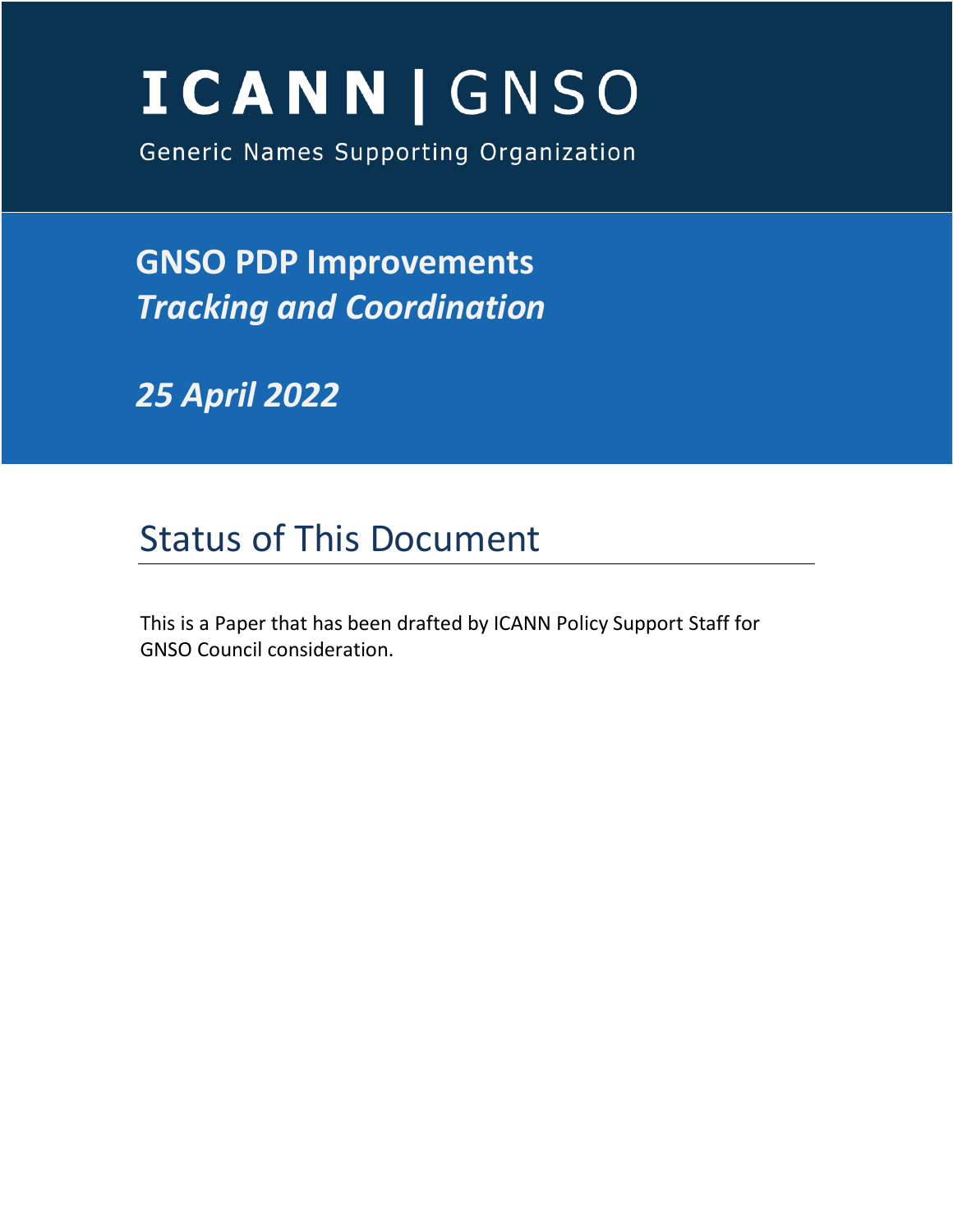# Table of Contents

| 1            | <b>INTRODUCTION &amp; OBJECTIVE</b>                        | 3 |
|--------------|------------------------------------------------------------|---|
| $\mathbf{2}$ | <b>OVERVIEW OF RECENT INITIATIVES AND PENDING PROJECTS</b> | 4 |
| 3            | <b>CATEGORIZATION &amp; PROPOSED APPROACH</b>              | q |
| 4            | <b>PDP IMPROVEMENTS TRACKER</b>                            |   |
| 5            | <b>NEXT STEPS</b>                                          |   |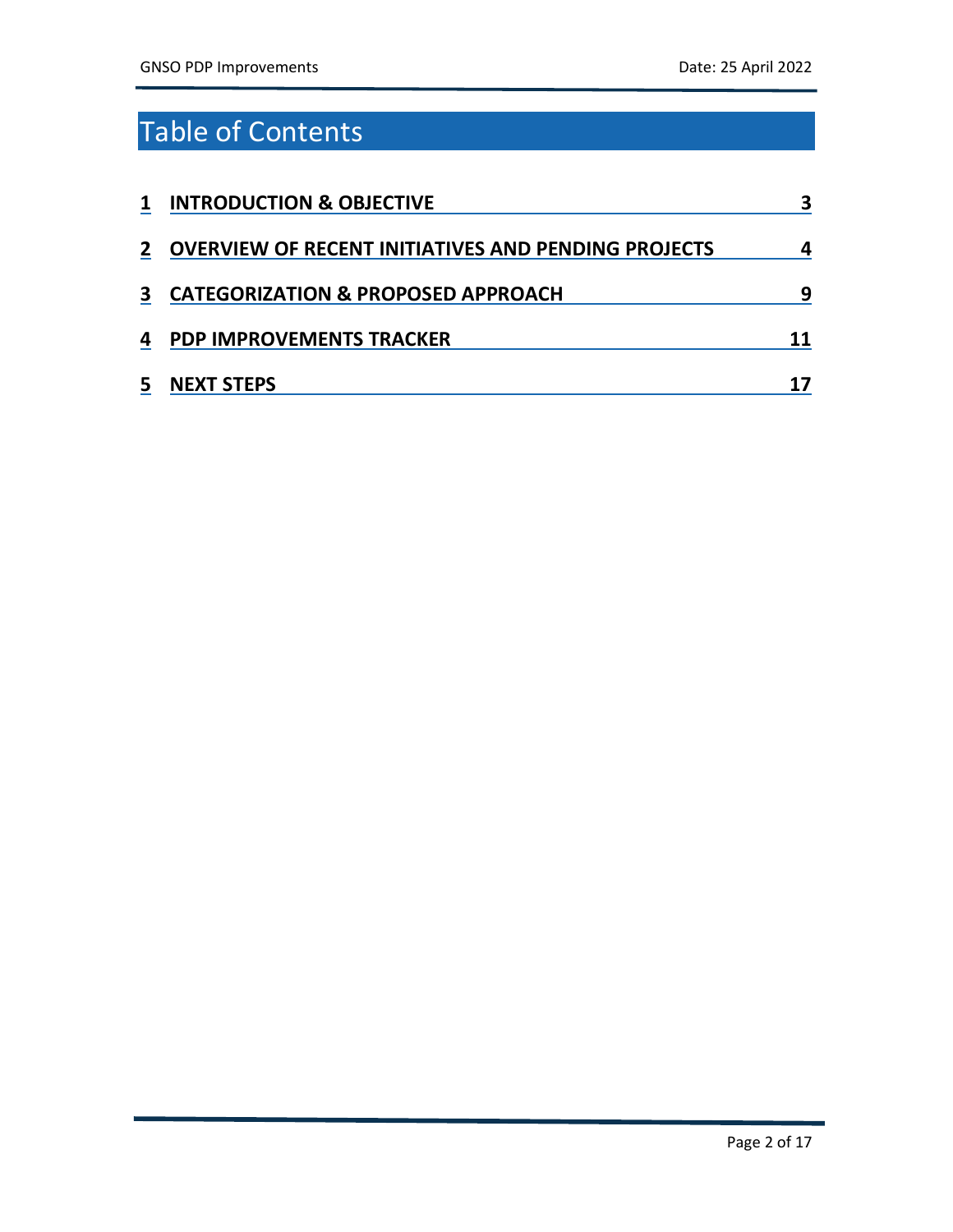## <span id="page-2-0"></span>1 Introduction & Objective

It is important to remember that although there are prescribed steps and requirements that must be met in the context of a GNSO Policy Development Process as outlined in the ICANN Bylaws as well as the GNSO Operating Procedures, there is also a lot of flexibility for what can be done in addition to those required steps. This has provided the GNSO Council with the opportunity, through trial and error, to try out new approaches without having to embark on a formal review or overhaul of existing processes and procedures. Most recently, in February 2020, the GNSO Council completed its work on [PDP 3.0 Improvements.](https://gnso.icann.org/sites/default/files/file/field-file-attach/pdp-final-report-10feb20-en.pdf) This Council initiative was focused on introducing several incremental improvements to enhance the efficiency and effectiveness of GNSO PDPs. In addition, recent initiatives such as the formation of scoping teams as well as Council small teams have focused on the appropriate scoping and initiation of policy development work.

Although it may be too early to draw any formal conclusions, a number of these incremental improvements have had a significant impact on the way in which the Council approaches both the initiation of policy development activities as well as how policy development recommendations are developed.

Most recently, a number of parallel conversations have emerged that have highlighted that there may be other aspects of the PDP for which improvements could be considered. In addition, there are a number of projects on the Council's Action Decision Radar (ADR) related to PDP improvements which will need to be addressed at some point in the future.

To provide the Council with a clear picture of these different parallel initiatives and projects, and to avoid overlap and ensure complementarity, the staff support team suggested to develop this discussion paper. In addition to an overview of the different initiatives and projects, the discussion paper also suggests a possible approach for managing these different initiatives by focusing on 1) which aspects could be implemented without much further work, 2) which aspects could be implemented with some work, 3) which aspects need careful planning and consideration before these can be implemented. Going forward, progress on these different initiatives could be tracked through the PDP improvements tracker to ensure oversight and forward planning can factor in these developments.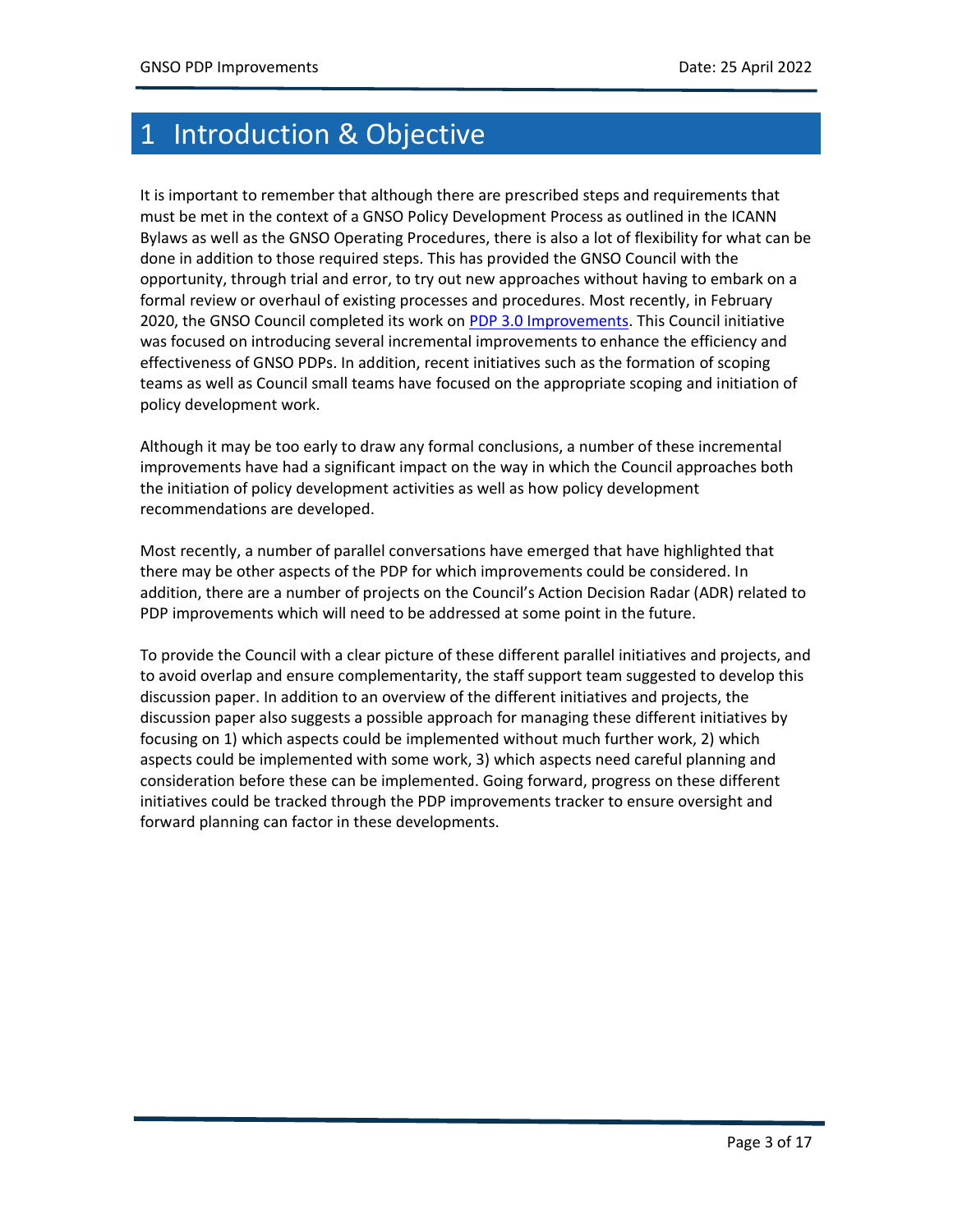## <span id="page-3-0"></span>2 Overview of recent initiatives and pending projects

Before diving into the details of each initiative and project, you will find below a graphic overview of past improvements and where these have impacted the PDP.

Apart from a couple of improvements that focused on facilitating Council oversight of PDPs and data requests, the majority of improvements resulting from PDP 3.0 and new practices focused on the scoping/initiation and WG phase of the Policy Development Process.



On the contrary, recent initiatives and projects on the Council's ADR, focus on the post-Council adoption part of the policy lifecycle.

Recent improvement discussions / initiatives & Pending work

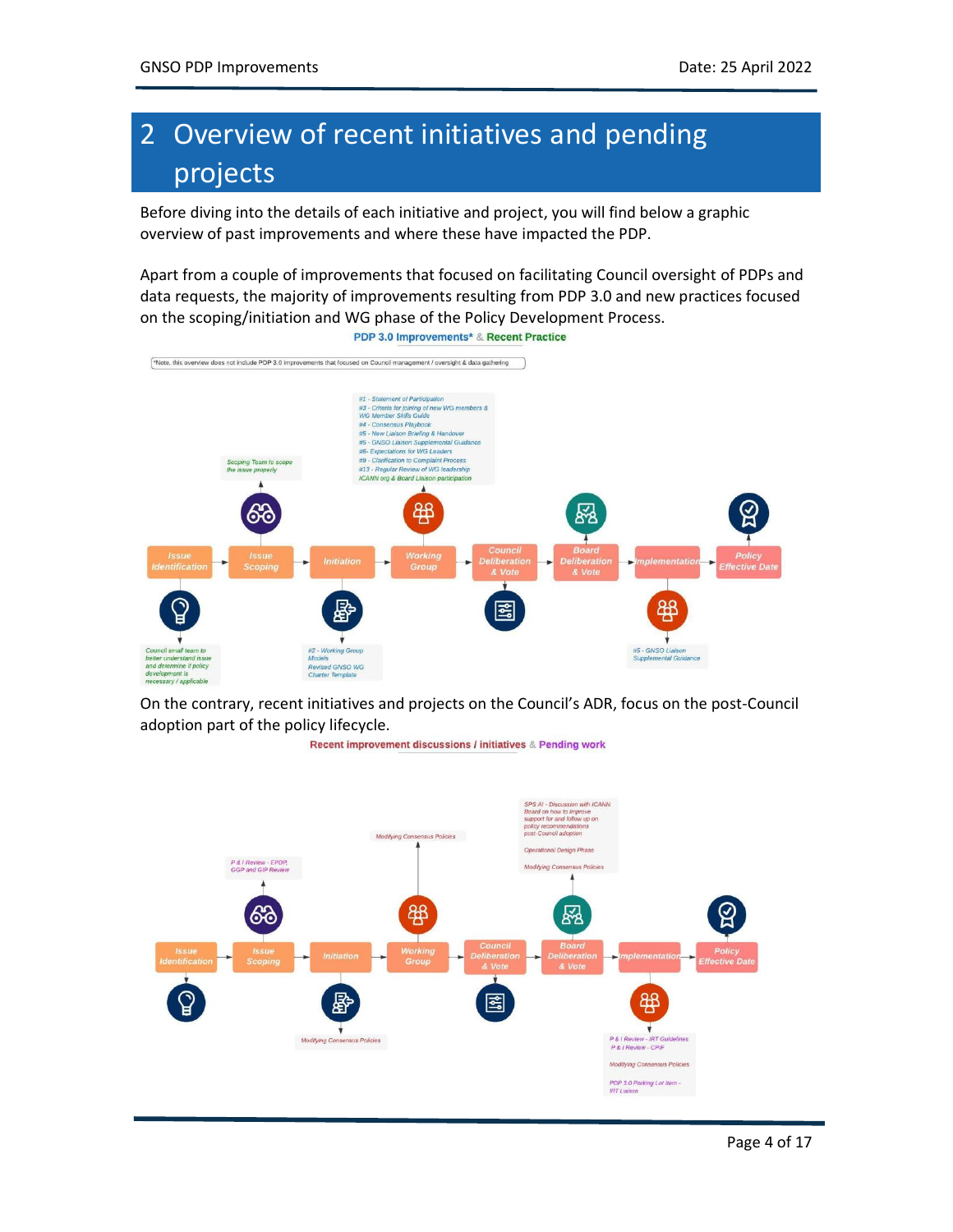Hereunder is an overview of each of the initiatives identified in the second graphic. It is important to note that conversations for some of these are already underway, while others are for the moment parked on the Council's Action Decision Radar.

## **2.1 Council Strategic Planning Session (SPS) Action Item – how to improve support for and follow up on policy recommendations post-Council adoption**

The GNSO Council discussed during the SPS how it can assist in ensuring that once policy recommendations leave the Council, they contain all relevant information and guidelines so that they can be taken up by the Board in a timely and efficient manner for consideration. Some specific suggestions were made during the discussion (see below) and further brainstorming is expected to take place as part of a post-SPS session that will be organized with the participation of interested Board members to tackle questions such as:

- What are the main obstacles to effective Board-Council interaction and how can these be overcome?
- How can additional transparency be introduced in the post-Council adoption part of the PDP?
- How can the Council facilitate the Board's consideration of whether adoption of PDP recommendations are in the best interest of the ICANN community or ICANN org?
- Should further interaction be built into the process as part of the handover of GNSO Council recommendations to the ICANN Board post Council adoption?

This is obviously an area where the GNSO Council and ICANN Board will need to agree on what improvements, if any, to introduce. However, recent experience in the context of the EPDP Phase 2 recommendations where consultations in combination with informal conversations have supplemented the formalized process, have been positively received as a mechanism to promote dialogue and understanding.

Specific suggestions from the SPS:

- The Council could be more proactive in asking the ICANN Board and ICANN org about expected timing / timelines as well as how it can assist in making sure things move forward
- The Council should consider sharing with the ICANN Board when certain items are expected to move from Council to Board to facilitate advance planning by the ICANN Board.

#### **2.2 Modifying Consensus Policies**

This [discussion draft](https://gnso.icann.org/sites/default/files/file/field-file-attach/modifying-gtld-consensus-policies-executive-summary-22oct21-en.pdf) was shared with the GNSO Council on 20 October by ICANN org. The paper represents a thought exercise that has been shared with the community for information and input on existing processes and considers what procedures are in place for modifying consensus policies, and where there may be gaps, ambiguities, or opportunities for additional collaboration. The paper focuses primarily on the implementation phase and the customary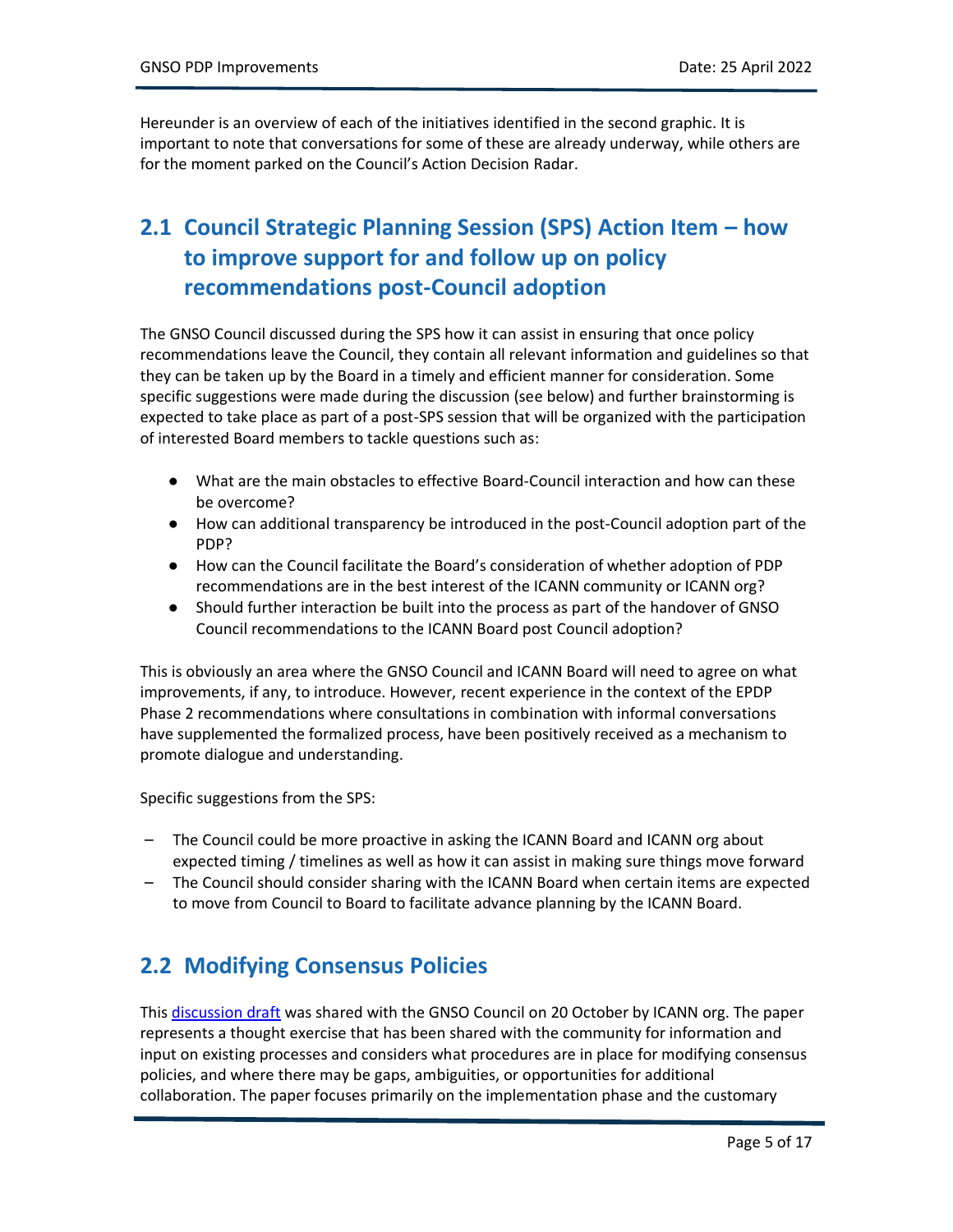practices and requirements that are available to modify or amend an existing Consensus Policy, but portions of the paper also reference the policy development process as documented in the ICANN Bylaws.

The paper puts forward a number of specific suggestions that could be considered by the GNSO Council to ensure clarity in relation to updates and/or changes that are to be made to existing Consensus Policies as a result of the adoption of policy recommendations.

After this paper was shared, the GNSO Council formed [a small team](https://community.icann.org/download/attachments/178587048/Small%20Team%20Assignment%20-%20Modifying%20Consensus%20Policies%20-%20upd%206%20December%202021%20.docx?version=1&modificationDate=1638794062000&api=v2) to review the discussion draft and prepare proposed input that will be reviewed by the GNSO Council before it is submitted to ICANN. Following an initial review, the small team suggested to the Council that it would be helpful to schedule a conversation with the Council, interested SG/C representatives, ICANN org as well as interested Board members to go into further detail on questions such as:

- 1. Ensuring a common understanding of the problem we are trying to fix;
- 2. Is the "fixing" expected to require changes to existing procedures or do existing procedures provide for sufficient flexibility to address the problem should it arise again?
- 3. Having a common assessment of the urgency of the problem so we can decide how to prioritize this effort and ensure that community resources are available to work on this topic jointly.

In response, ICANN org welcomed such a dialogue and suggested that in addition, the following questions could be considered:

- 1. We have seen some instances in recent policy work where a new set of policy recommendations explicitly or implicitly requires updates to existing policies. We do recognize that in the context of the EPDP Ph 1 Recommendation 27 these updates could only be considered in detail during the implementation phase as a result of the time constraint that existed. Nevertheless, we think there may still be value in considering how the Council and the org might work better together in the future to identify and address when such updates are needed and how these are expected to be made. Does the Council agree that there is value in this, and if so, what could be done better / differently?
- 2. How can this "thought paper" supplement or act as input to support discussions around the current pipeline of improving different steps throughout the PDP process?

At the time of writing, this dialogue was in the process of being scheduled.

Specific suggestions from the discussion draft include, amongst others:

- Add to the charter template a general or specific provision / question regarding consideration of impact on existing consensus policies.
- Enable a process during the PDP to share relevant information and analysis on potential impacts to existing policies, to support consideration by PDP working groups (define this process as part of GDS liaison role).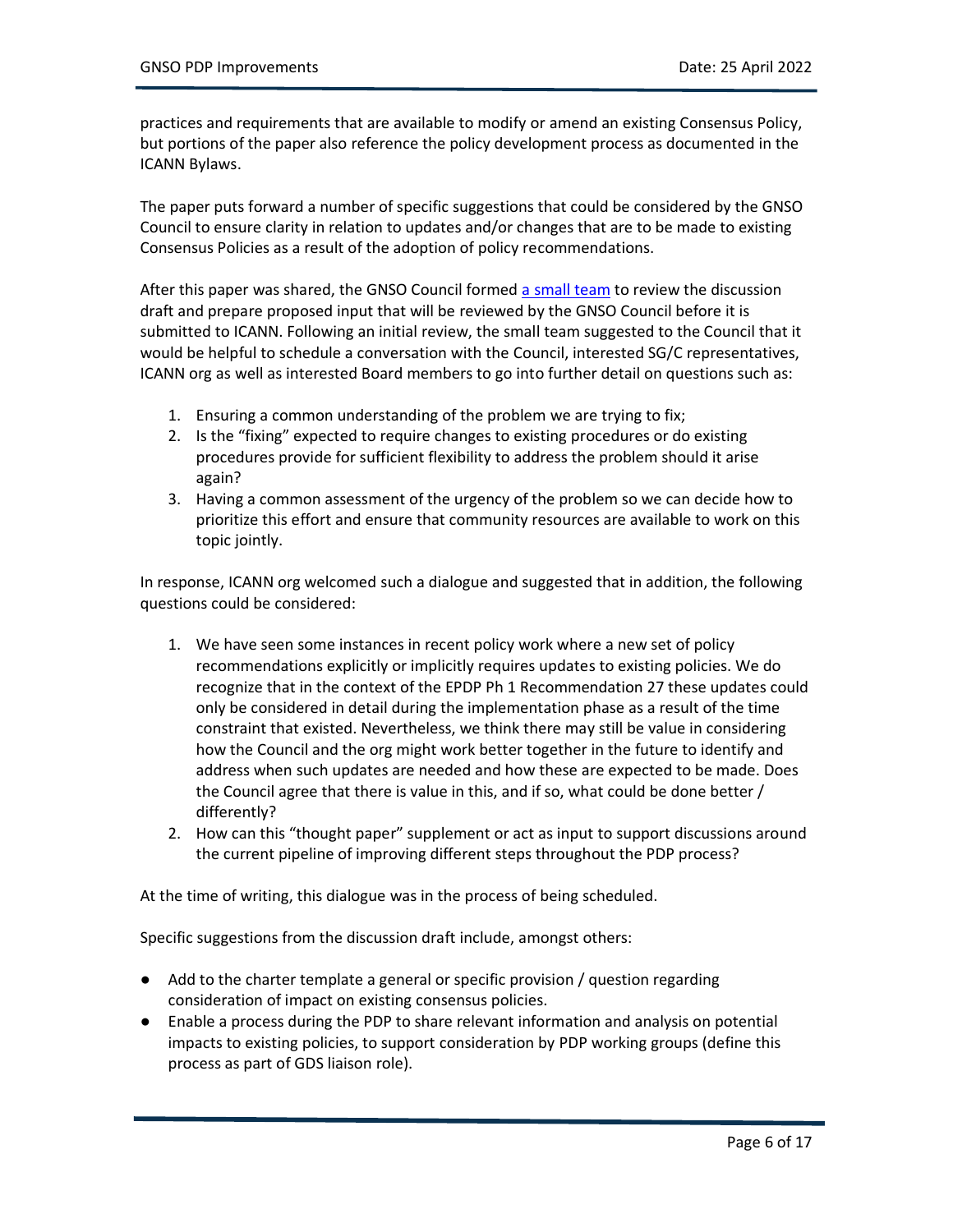- Include in the Final Report template a section to address any direct or indirect implications for existing policies, to support full consideration by the PDP working groups and the GNSO Council. This may include implementation guidance where appropriate.
- Update CPIF to note that as part of implementing a new policy, ICANN org and the IRT review updates to other policies and incorporate as part of the implementation plan.

## **2.3 Operational Design Phase**

The concept of an Operational Design Phase was introduced to the ICANN community in October 2020 in the form of an [ODP concept paper.](https://www.icann.org/en/system/files/files/gnso-odp-01oct20-en.pdf) The purpose of the Operational Design Phase (ODP) is to perform an assessment of Generic Names Supporting Organization (GNSO) Council policy recommendations, or other ICANN community-provided recommendations the Board deems appropriate, in order to provide the Board with relevant information for its deliberations on whether to approve said recommendations. The GNSO Council provided [feedback](https://community.icann.org/download/attachments/153520879/GNSO%20OPD%20Comment%20-%2023%20Nov%202020.pdf?version=1&modificationDate=1609320750000&api=v2) on this concept paper noting that "instead of designing a prescriptive process, (from which deviations can be permitted), we [the GNSO Council] recommend a generic framework that describes various methods for developing operational considerations, and enables the application of the method that suits the circumstances of each particular PDP". The Council also asked the question of whether this could be a tool for a PDP Working Group to use at its discretion as "on select occasions, the operational analysis could start earlier, creating a process with different insertion points and timelines. With variable starting times, the process might be a lever for improving / streamlining the PDP, rather than retarding it'.

Based on the community input received, a [final version](https://www.icann.org/en/system/files/files/odp-concept-paper-05mar21-en.pdf) of the ODP Process Paper was published in March 2021. This final version notes that "As envisaged, the ODP will become part of the generic top-level domain (gTLD) policy implementation lifecycle and eventually be incorporated into the Consensus Policy Implementation Framework (CPIF). Before modifying the CPIF, ICANN org will conduct a community consultation on the functionality of the ODP after a minimum of two ODPs have concluded, to ensure that the ODP operates effectively and fulfills the needs of the Board, the community, and ICANN org". The first ODP completed recently, with the second ODP, on the SubPro recommendations, currently scheduled to complete by Q4 2022.

#### **2.4 Review of Policy & Implementation Recommendations**

The GNSO Council adopted the Policy & Implementation recommendations in June 2015 and recommended that "a review of these recommendations is carried out at the latest five years following their implementation to assess whether the recommendations have achieved what they set out to do and/or whether any further enhancements or changes are needed". The Council considered whether to undertake this review as part of a GNSO Framework for Continuous Improvement. However, the Council decided to first conduct a pilot and moved a number of items, including the review of the Policy & Implementation recommendations to a section in the Council's Action Decision Radar with no timeframe associated with them as the timing will be determined as a result of the pilot. However, this does not prevent the Council from determining if one or more of these items need to be addressed in a different manner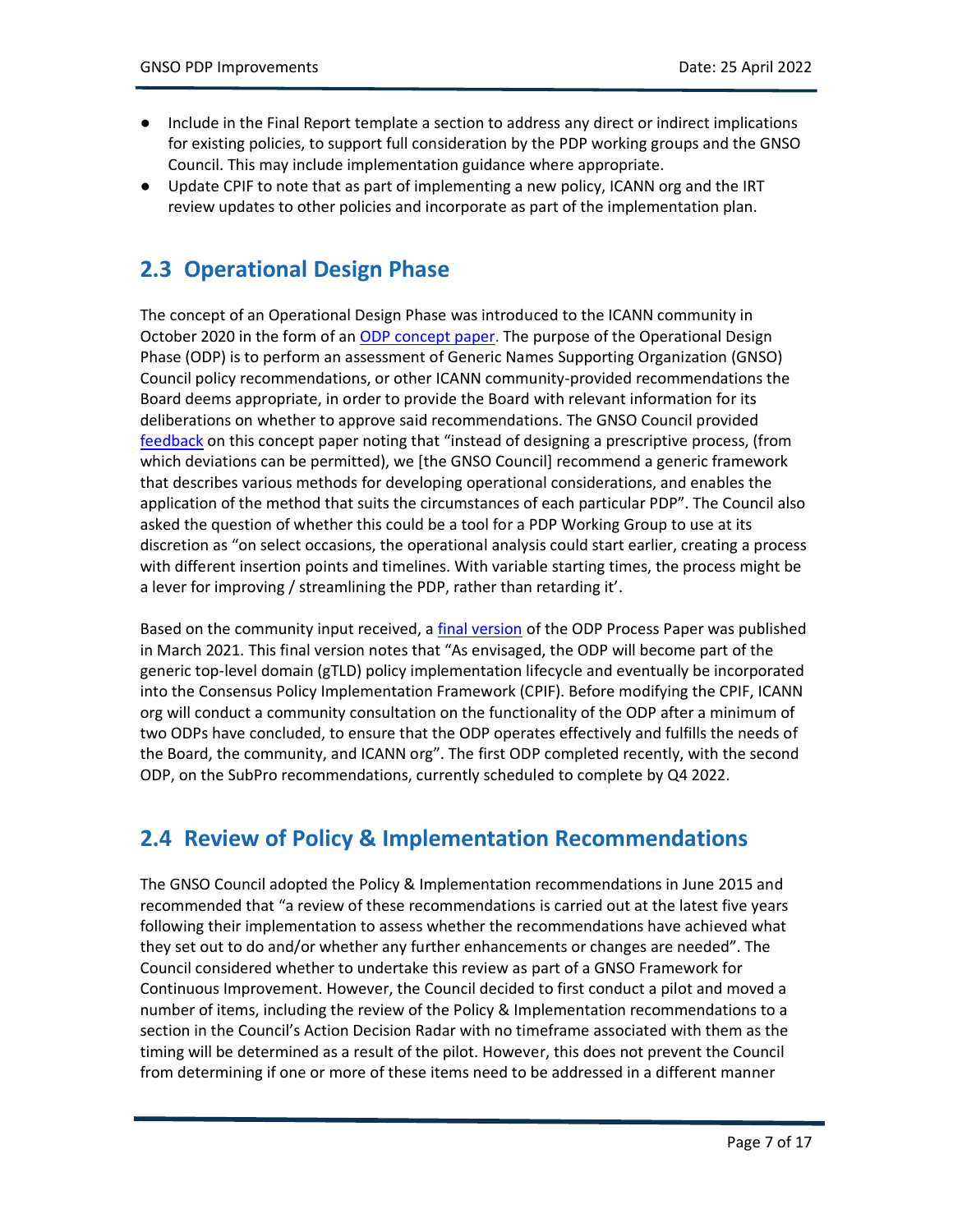before the pilot concludes, for example, as a result of external factors or changes in the dependencies that were identified.

The Policy & Implementation recommendations include the following items:

- Additional GNSO Processes such as the GNSO Input Process (GIP), GNSO Guidance Process (GGP) and the GNSO Expedited Policy Development Process (EPDP).
- Policy & Implementation Principles / Requirements
- Implementation Review Team Principles & Guidelines

The Policy & Implementation Final Report also included a first version of the Global Domains Division Consensus Policy Implementation Framework, but this has already undergone review led by ICANN org (see [https://www.icann.org/policy/implementation\)](https://www.icann.org/policy/implementation).

Although the EPDP and Implementation Team Principles & Guidelines have been successfully used, other aspects of the Policy & Implementation recommendations, such as the GIP and GGP remain to be tested.

#### **2.5 PDP 3.0 Parking Lot Items**

As part of the PDP 3.0 discussions, a number of items were identified that might benefit from further work in the future but which were not considered within the scope of PDP 3.0 implementation. One of these items is:

● IRT Liaison: Related to Improvement #5 [Active role for and clear description of Council liaison to PDP working groups], re-evaluate whether the Implementation Review Team (IRT) Liaison's [role description](https://gnso.icann.org/sites/default/files/file/field-file-attach/gnso-liaison-wg-28sep21-en.pdf) and associated [procedures](https://gnso.icann.org/en/council/irt-principles-guidelines-23aug16-en.pdf) are sufficient.

Note that some of the other items on the parking list are already in the process of being dealt with, such as a review of the GNSO's Statement of Interest (SOI) as well as a review of the Working Group Self-Assessment. This particular parking lot item has been highlighted as it aligns with some of the other ongoing initiatives.

In addition, it may also be worth noting that when the GNSO Council adopted the PDP 3.0 Implementation Final Report in February 2020, it resolved that: "after all PDP 3.0 improvements are in effect, the GNSO Council conducts a review of the implementation effectiveness in a timely manner". In addition, the Council requested that "following the GNSO Council review of the PDP 3.0 implementation effectiveness, the GNSO Council considers any necessary updates to the GNSO Operating Procedures and uses the relevant work product in the PDP 3.0 Implementation Final Report as a starting point". The Council should consider when and how such a review as well as updates to the GNSO Operating Procedures should be carried out, possibly in combination with some of the other initiatives that have been identified in this report that may result in changes to existing processes and procedures.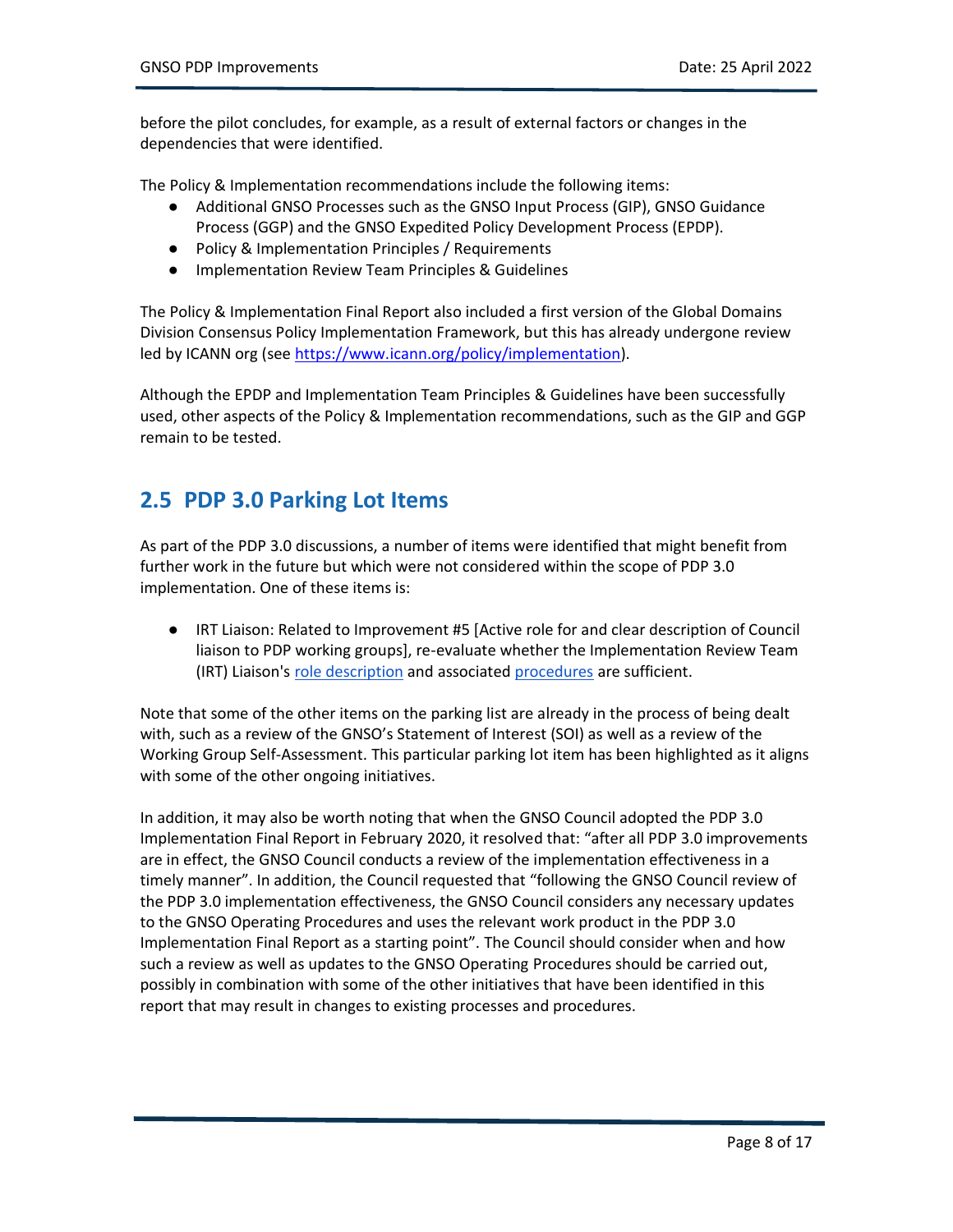## <span id="page-8-0"></span>3 Categorization & Proposed Approach

#### **3.1 Not all improvements are equal**

As outlined in the previous section, there are a number of parallel efforts that focus on possible improvements to the GNSO's Policy Development Process, with a focus on the post-GNSO Council adoption phases. It is, however, important to distinguish between the different types of improvements that may come out of these efforts to determine how this can be best handled and planned for. The staff support team would like to suggest distinguishing between the following types of improvements:

- $\bullet$  Easy to implement and not requiring any changes to existing processes and/or procedures<sup>1</sup>. For example, introducing informal conversations and/or consultations between the GNSO Council and ICANN Board prior to the ICANN Board considering the adoption of GNSO policy recommendations do not require any changes but can be implemented as deemed necessary.
- Some effort to implement, but not requiring any changes to existing processes and procedures. For example, adding a section to the charter template that would remind PDP WGs of their obligation to consider if policy recommendations made are expected to impact any existing policies. This would require an update to the Charter Template, but it does not impact existing processes and/or procedures.
- Higher level of effort to implement and/or likely requiring changes to existing processes and procedures. For example, a review of the Implementation Review Team Principles and Guidelines requires community engagement and consultation. The outcome of the review is likely to result in updates to the guidelines as well as other documents such as the PDP Manual.

At the same time, there is obvious interconnectivity between these different improvements which makes it essential to keep oversight of the bigger picture to be able to assess how these different improvements interact and the impact they may have on each other. For example, if an IRT is expected to be involved in reviewing updates to other policies and incorporate as part of the implementation plan, this may impact if/how disagreement is resolved as currently described in the IRT principles and guidelines and how this may need to be updated to reflect this specific part of the IRT's responsibilities.

## **3.2 Proposed Approach**

In order to keep oversight of these different improvements, some of which are still under discussion or may come out of the initiatives listed in the previous section, the staff support team proposes the creation of a PDP Improvements Tracker. This document would be a living document, which would categorize each improvement and indicate how it could be implemented and/or what further work would need to be undertaken to move it forward. It is

<sup>&</sup>lt;sup>1</sup> It should be noted though that any of these improvements could eventually become an integral part of the PDP and as such, there could be a desire to make it a formal part of the PDP, which would result in updates to relevant processes and procedures.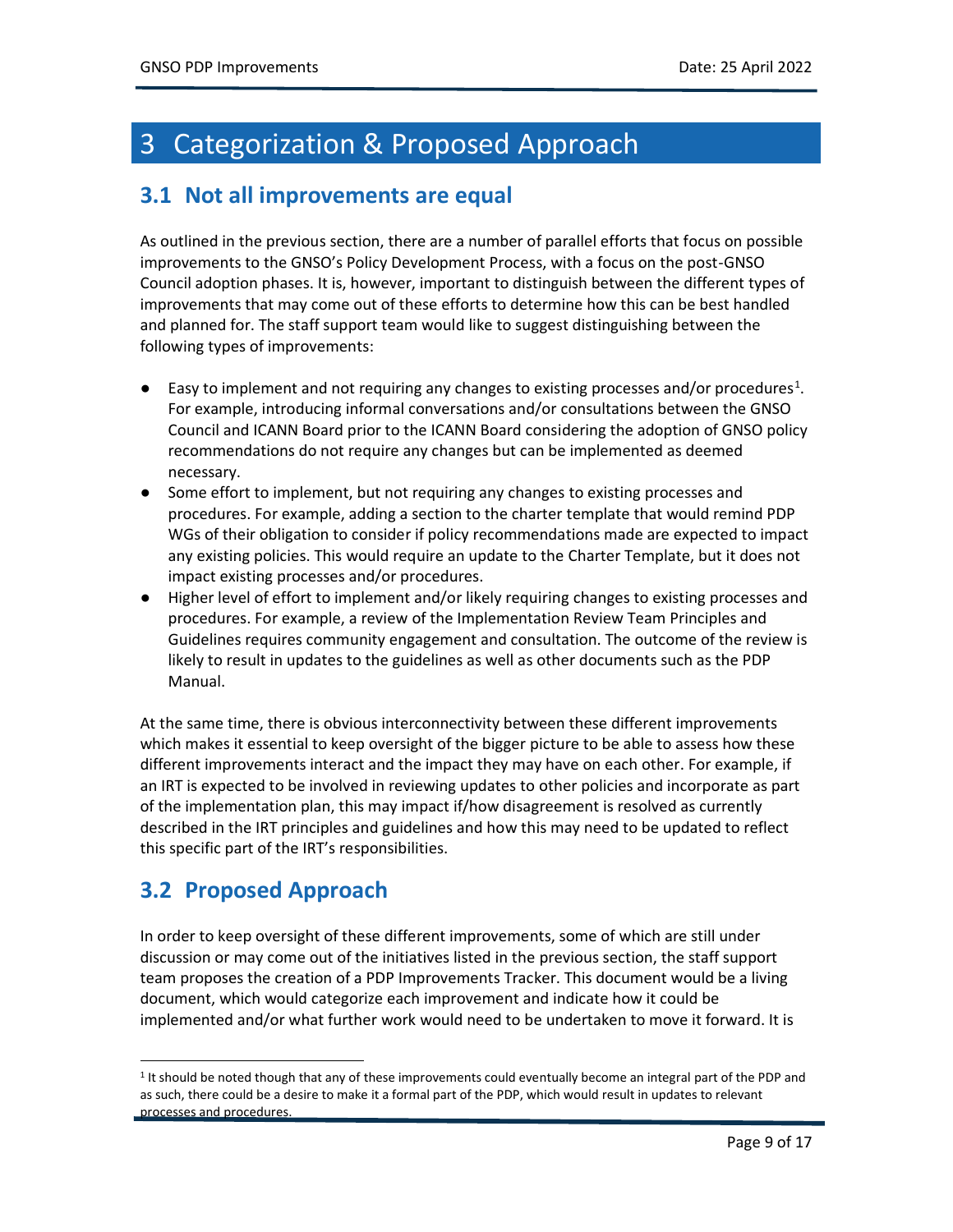proposed that the staff support team would hold the pen on the improvements to be added as they come out of the different conversations / initiatives, but any party of the community (e.g. Board, ICANN org, Council) can make specific suggestions for adding to the tracker. The Council would then review this document, and as new improvements are added, confirm its understanding of the categorization and direct next steps. In addition, this document would indicate where further community and/or staff work is needed so that this can be planned accordingly as part of the Council's Action Decision Radar. In this way, the Council is able to keep a clear oversight of the different improvements, assess their relationship as well as plan for improvements that will require further work and consideration. Annex A provides an overview of what this improvement tracker could look like.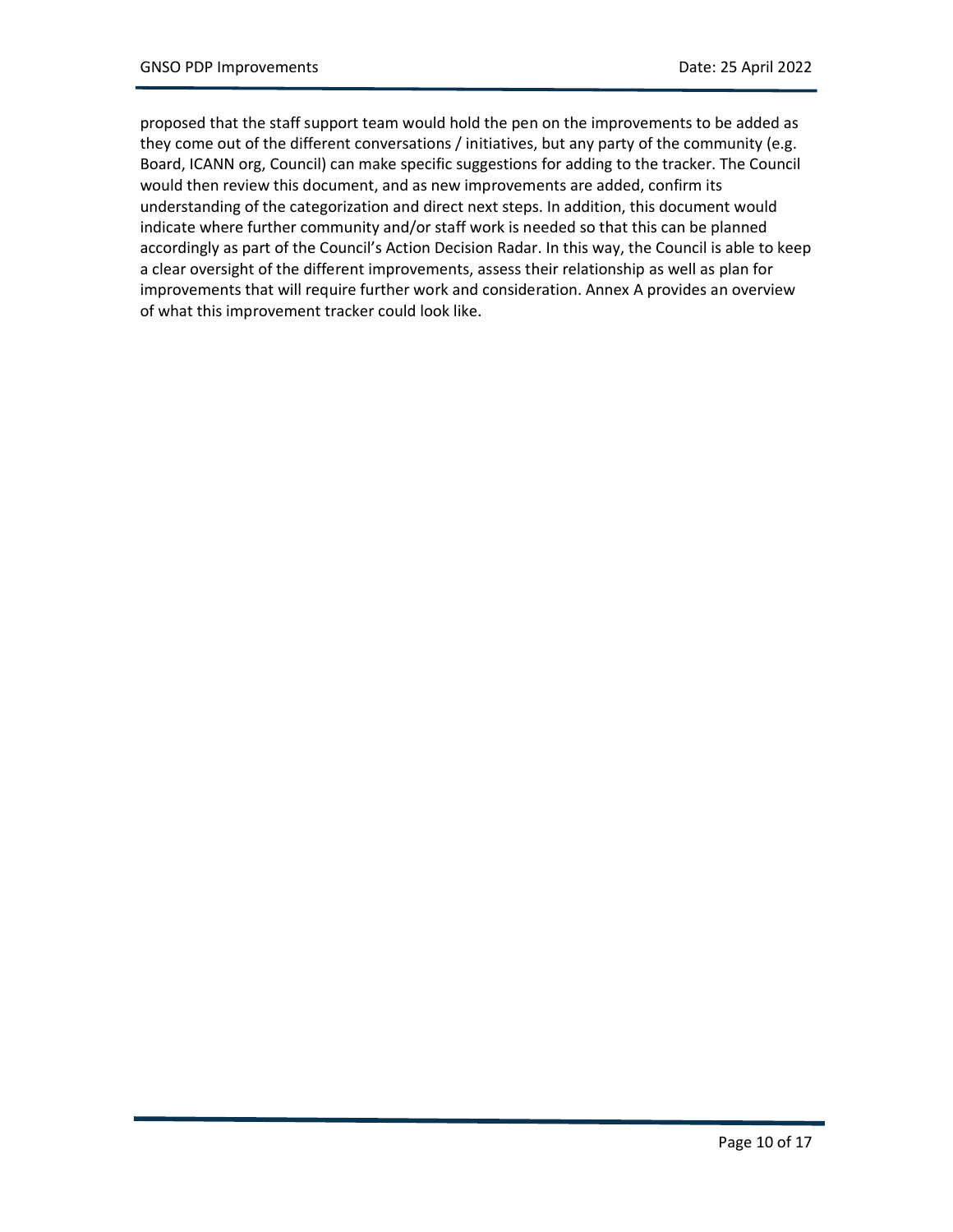## 4 PDP Improvements Tracker

This first table provides a high level overview of the different initiatives that are under way and/or need to be planned for, their current status and expected / proposed next steps. Specific proposals for improvements are tracked in the table underneath. For some of these initiatives, specific suggestions have already been put forward, some of which have been captured below. Others are expected to emerge from further conversations and would be added as appropriate. This tracker would be a live document that the Council, with input from GNSO Stakeholder Groups and Constituencies, would review on a regular basis to plan for upcoming work accordingly as well as confirm next steps. At the appropriate time, the Council could consider delegating this review to the Council Committee for Overseeing and Implementing Continuous Improvement (CCOICI).

<span id="page-10-0"></span>

| <b>Initiative</b>                                                                                                                 | <b>Status</b>                                                                                                                                                                                                                                                                          | <b>Expected / Proposed Next</b><br><b>Steps</b>                                                                                                                                                                                                                                                                                                                                                                                              |
|-----------------------------------------------------------------------------------------------------------------------------------|----------------------------------------------------------------------------------------------------------------------------------------------------------------------------------------------------------------------------------------------------------------------------------------|----------------------------------------------------------------------------------------------------------------------------------------------------------------------------------------------------------------------------------------------------------------------------------------------------------------------------------------------------------------------------------------------------------------------------------------------|
| <b>Council SPS - How to</b><br>improve support for and<br>follow up on policy<br>recommendations post-<br><b>Council adoption</b> | Informal conversation<br>between Council leadership<br>and Becky & Matthew took<br>place after SPS<br>Proposal to organize post-SPS<br>brainstorming session with<br>Council and interested Board<br>members was put forward to<br>Council for input (see here<br>for further details) | Scheduling and planning of<br>brainstorming session to<br>address questions such as:<br>What are the main<br>$\bullet$<br>obstacles to effective<br><b>Board-Council interaction</b><br>and how can these be<br>overcome?<br>How can additional<br>$\bullet$<br>transparency be<br>introduced in the post-<br>Council adoption part of<br>the PDP?<br>How can the Council<br>$\bullet$<br>facilitate the Board's<br>consideration of whether |
|                                                                                                                                   |                                                                                                                                                                                                                                                                                        | adoption of PDP                                                                                                                                                                                                                                                                                                                                                                                                                              |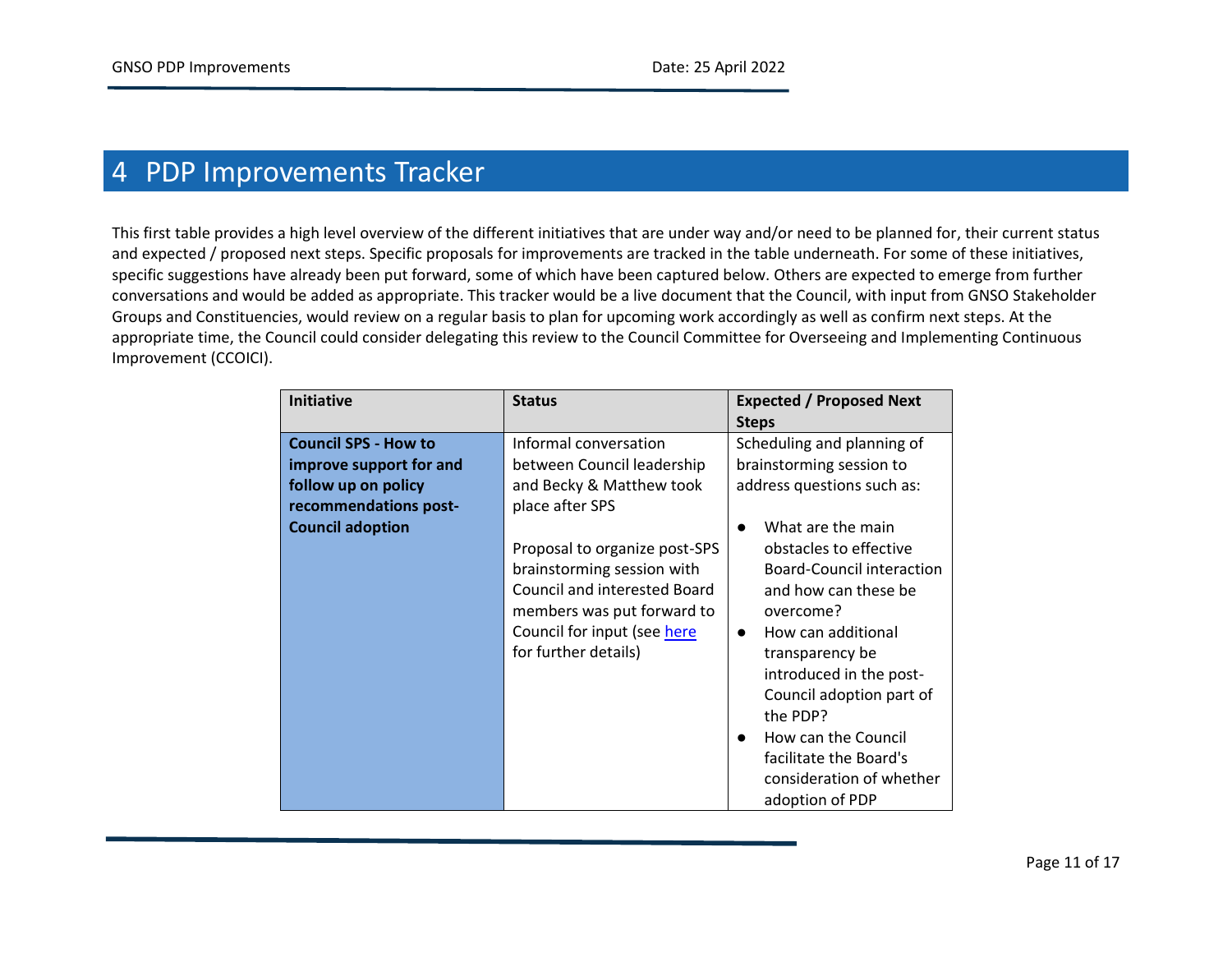| <b>Initiative</b>                             | <b>Status</b>                                                                                                                                                                                                                                                                                                       | <b>Expected / Proposed Next</b>                                                                                                                                                                                                                                              |
|-----------------------------------------------|---------------------------------------------------------------------------------------------------------------------------------------------------------------------------------------------------------------------------------------------------------------------------------------------------------------------|------------------------------------------------------------------------------------------------------------------------------------------------------------------------------------------------------------------------------------------------------------------------------|
|                                               |                                                                                                                                                                                                                                                                                                                     | <b>Steps</b>                                                                                                                                                                                                                                                                 |
|                                               |                                                                                                                                                                                                                                                                                                                     | recommendations are in<br>the best interest of the<br>ICANN community or<br>ICANN org?<br>Should further<br>interaction be built into<br>the process as part of the<br>handover of GNSO<br>Council<br>recommendations to the<br><b>ICANN Board post</b><br>Council adoption? |
| <b>Modifying Consensus</b><br><b>Policies</b> | Following sharing of<br>discussion draft by ICANN<br>org, Council formed a small<br>team to review the<br>discussion draft. The small<br>team suggested setting up a<br>dialogue with Council,<br>interested SG/C<br>representatives, ICANN org<br>as well as interested Board<br>members.<br>Note, a number of the | Planning and scheduling of<br>dialogue.                                                                                                                                                                                                                                      |
|                                               | improvements put forward in<br>the paper have been included<br>in the tracker below as it may<br>aid in the preparation for the<br>dialogue.                                                                                                                                                                        |                                                                                                                                                                                                                                                                              |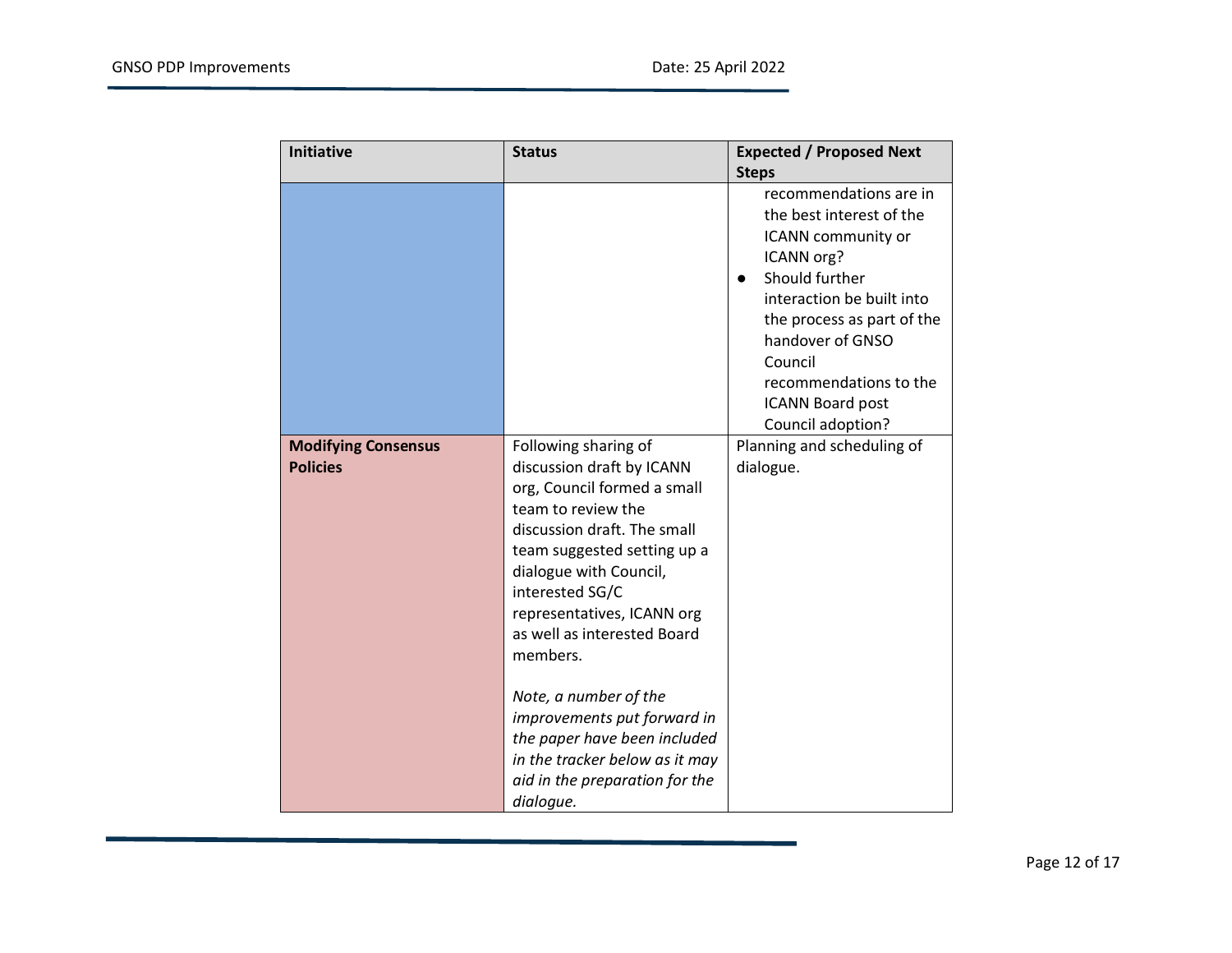| <b>Initiative</b>               | <b>Status</b>                                                                                                                                                                                                                                                                                                                                                                                                                                                                                                                                                                                                                                                                                           | <b>Expected / Proposed Next</b>                                                                                                                                                                                                                                                                                                                                                                                                                                                                                                |
|---------------------------------|---------------------------------------------------------------------------------------------------------------------------------------------------------------------------------------------------------------------------------------------------------------------------------------------------------------------------------------------------------------------------------------------------------------------------------------------------------------------------------------------------------------------------------------------------------------------------------------------------------------------------------------------------------------------------------------------------------|--------------------------------------------------------------------------------------------------------------------------------------------------------------------------------------------------------------------------------------------------------------------------------------------------------------------------------------------------------------------------------------------------------------------------------------------------------------------------------------------------------------------------------|
|                                 |                                                                                                                                                                                                                                                                                                                                                                                                                                                                                                                                                                                                                                                                                                         | <b>Steps</b>                                                                                                                                                                                                                                                                                                                                                                                                                                                                                                                   |
| <b>Operational Design Phase</b> | As envisaged, the ODP will<br>become part of the generic<br>top-level domain (gTLD)<br>policy implementation<br>lifecycle and eventually be<br>incorporated into the<br><b>Consensus Policy</b><br><b>Implementation Framework</b><br>(CPIF). Before modifying the<br>CPIF, ICANN org will conduct<br>a community consultation on<br>the functionality of the ODP<br>after a minimum of two ODPs<br>have concluded, to ensure<br>that the ODP operates<br>effectively and fulfills the<br>needs of the Board, the<br>community, and ICANN org.<br>The first ODP completed<br>recently, with the second<br>ODP, on the SubPro<br>recommendations, currently<br>scheduled to complete by<br>October 2022. | The GNSO Council should<br>request the GNSO Council<br>liaison to the SSAD ODP as<br>well as the small team that<br>was tasked to review the<br>ODP to document its findings<br>so that these can be shared<br>when the review takes place<br>after the second ODP<br>completes. Similarly, the<br>Council Liaison to the SubPro<br>ODP should be notified that<br>there will be this expectation<br>to provide input on the<br>experience with the ODP so<br>that he can prepare and<br>document his findings<br>accordingly. |
| <b>Review of Policy &amp;</b>   | The review is on hold while                                                                                                                                                                                                                                                                                                                                                                                                                                                                                                                                                                                                                                                                             | As a number of the above                                                                                                                                                                                                                                                                                                                                                                                                                                                                                                       |
| Implementation                  | the GNSO Framework for                                                                                                                                                                                                                                                                                                                                                                                                                                                                                                                                                                                                                                                                                  | initiatives closely relate to                                                                                                                                                                                                                                                                                                                                                                                                                                                                                                  |
| <b>Recommendations</b>          | Continuous Improvements is                                                                                                                                                                                                                                                                                                                                                                                                                                                                                                                                                                                                                                                                              | the post-Council adoption                                                                                                                                                                                                                                                                                                                                                                                                                                                                                                      |
|                                 | under way.                                                                                                                                                                                                                                                                                                                                                                                                                                                                                                                                                                                                                                                                                              | phase, the Council could                                                                                                                                                                                                                                                                                                                                                                                                                                                                                                       |
|                                 |                                                                                                                                                                                                                                                                                                                                                                                                                                                                                                                                                                                                                                                                                                         | consider separating out the                                                                                                                                                                                                                                                                                                                                                                                                                                                                                                    |
|                                 |                                                                                                                                                                                                                                                                                                                                                                                                                                                                                                                                                                                                                                                                                                         | review of the                                                                                                                                                                                                                                                                                                                                                                                                                                                                                                                  |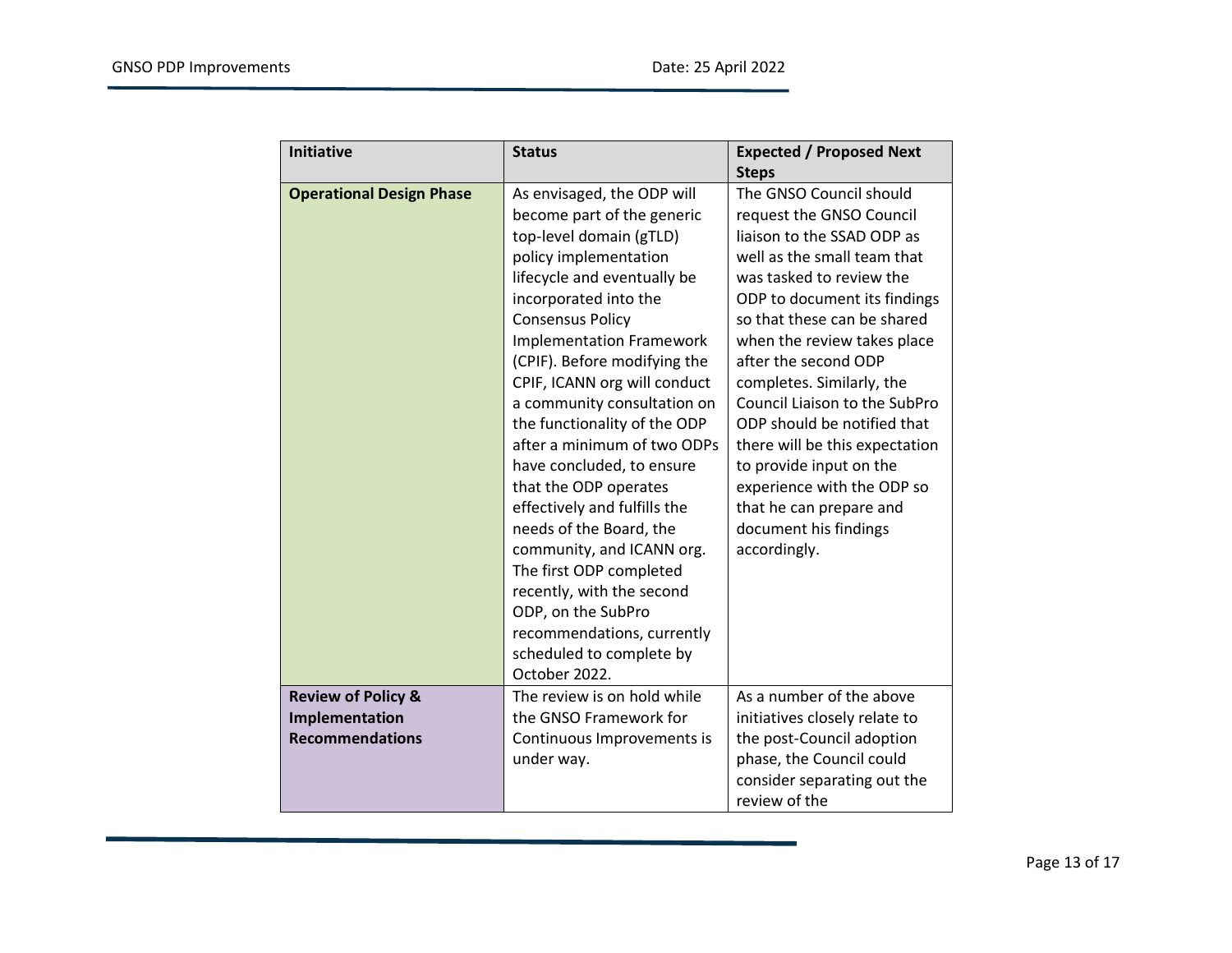| <b>Initiative</b>                | <b>Status</b>                   | <b>Expected / Proposed Next</b> |
|----------------------------------|---------------------------------|---------------------------------|
|                                  |                                 | <b>Steps</b>                    |
|                                  |                                 | <b>Implementation Review</b>    |
|                                  |                                 | Team Principles & Guidelines.   |
|                                  |                                 | As there is an obvious link     |
|                                  |                                 | with the ODP, it could          |
|                                  |                                 | consider timing a review of     |
|                                  |                                 | these to align with the         |
|                                  |                                 | expected review of the ODP.     |
| <b>PDP 3.0 Parking Lot Items</b> | This item is currently on hold. | Consider folding the re-        |
|                                  |                                 | evaluation of whether the       |
|                                  |                                 | IRT Liaison's role description  |
|                                  |                                 | and associated procedures       |
|                                  |                                 | are sufficient into the review  |
|                                  |                                 | of the IRT Principles and       |
|                                  |                                 | Guidelines (see previous        |
|                                  |                                 | item).                          |

As the work and conversations on these different initiatives progresses, the staff support team would document and track specific improvements in the table below. Prior to proceeding with the implementation of the improvement, the GNSO Council would confirm the categorization as well as the proposed next step.

#### **CATEGORY I: EASY TO IMPLEMENT AND NOT REQUIRING ANY CHANGES TO EXISTING PROCESSES AND/OR PROCEDURES**

| <b>Relates to Initiative /</b>       | <b>Proposed Next Step</b>       | <b>Timing</b> | <b>Council Input / Comments</b> |
|--------------------------------------|---------------------------------|---------------|---------------------------------|
| Improvement                          |                                 |               |                                 |
| <b>Modifying Consensus Policies:</b> | Request GDS to instruct the GDS |               |                                 |
| Enable a process during the PDP      | liaison to share relevant       |               |                                 |
| to share relevant information and    | information and analysis on     |               |                                 |
| analysis on potential impacts to     | potential impacts on existing   |               |                                 |
| existing policies, to support        |                                 |               |                                 |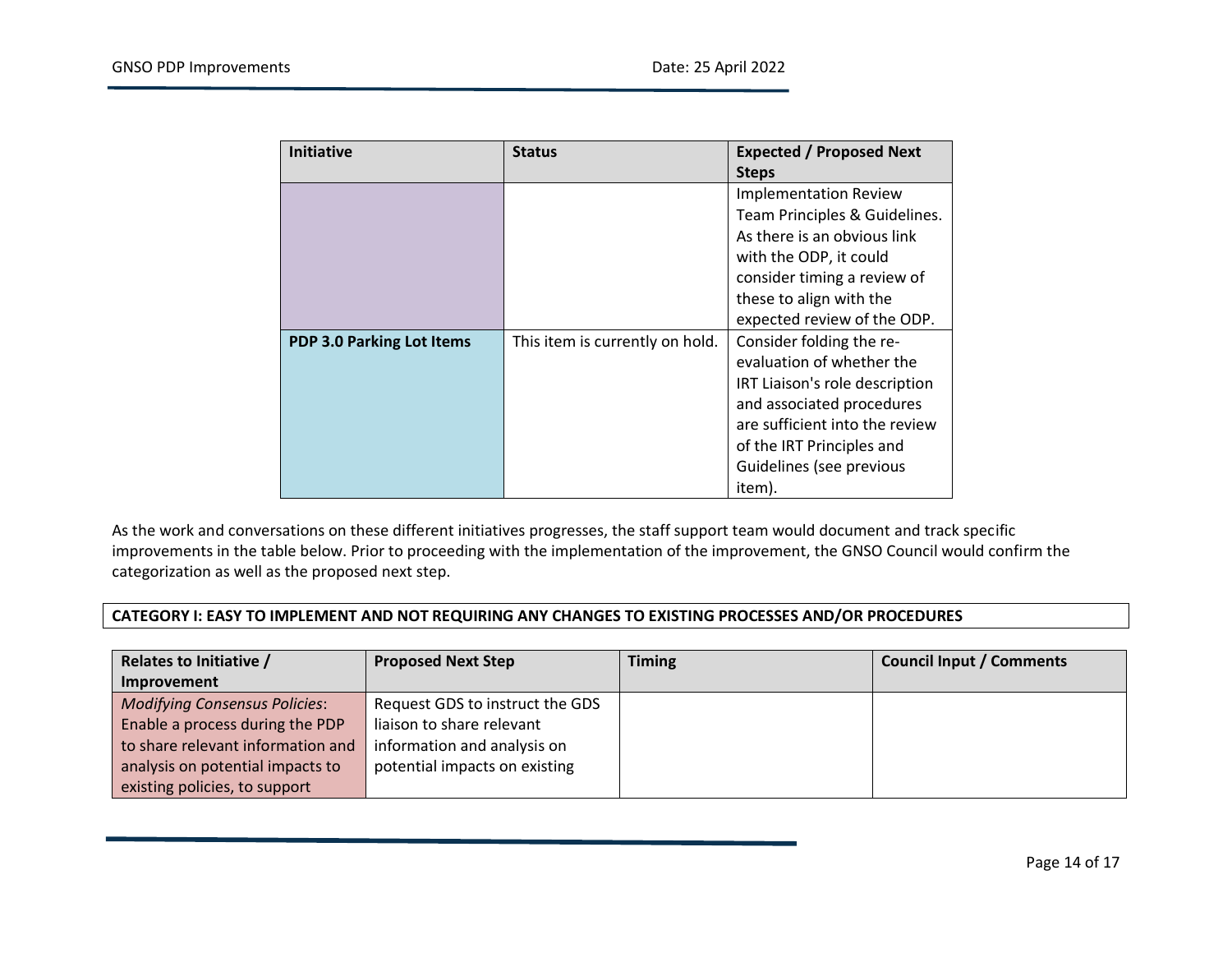| <b>Relates to Initiative /</b>     | <b>Proposed Next Step</b>            | <b>Timing</b> | <b>Council Input / Comments</b> |
|------------------------------------|--------------------------------------|---------------|---------------------------------|
| Improvement                        |                                      |               |                                 |
| consideration by PDP working       | policies as part of its input to PDP |               |                                 |
| groups (define this process as     | WGs.                                 |               |                                 |
| part of GDS liaison role).         |                                      |               |                                 |
| <b>Council SPS:</b>                | In combination with sharing its      |               |                                 |
| The Council should consider        | SPS report, the Council would        |               |                                 |
| sharing with the ICANN Board       | communicate to the Board which       |               |                                 |
| when certain items are expected    | items are expected to be             |               |                                 |
| to move from Council to Board to   | forwarded to the ICANN Board         |               |                                 |
| facilitate advance planning by the | for its consideration during that    |               |                                 |
| <b>ICANN Board.</b>                | year to allow the ICANN Board to     |               |                                 |
|                                    | anticipate as part of its planning   |               |                                 |
|                                    | when it may need to consider         |               |                                 |
|                                    | GNSO policy recommendations.         |               |                                 |

#### **CATEGORY II: SOME EFFORT TO IMPLEMENT, BUT NOT REQUIRING ANY CHANGES TO EXISTING PROCESSES AND PROCEDURES**

| <b>Relates to Initiative /</b>       | <b>Proposed Next Step</b>        | <b>Timing</b> | <b>Council Input / Comments</b> |
|--------------------------------------|----------------------------------|---------------|---------------------------------|
| Improvement                          |                                  |               |                                 |
| <b>Modifying Consensus Policies:</b> | Staff support team to create for |               |                                 |
| Add to the charter template a        | Council review proposed addition |               |                                 |
| general or specific provision /      | for charter template that would  |               |                                 |
| question regarding consideration     | highlight the expectation that a |               |                                 |
| of impact on existing consensus      | PDP WG is to consider the impact |               |                                 |
| policies                             | of its recommendation on         |               |                                 |
|                                      | existing consensus policies.     |               |                                 |
| <b>Modifying Consensus Policies:</b> | Staff support team to include in |               |                                 |
| Include in the Final Report          | the Final Report template a      |               |                                 |
| template a section to address any    | section to address any direct or |               |                                 |
| direct or indirect implications for  |                                  |               |                                 |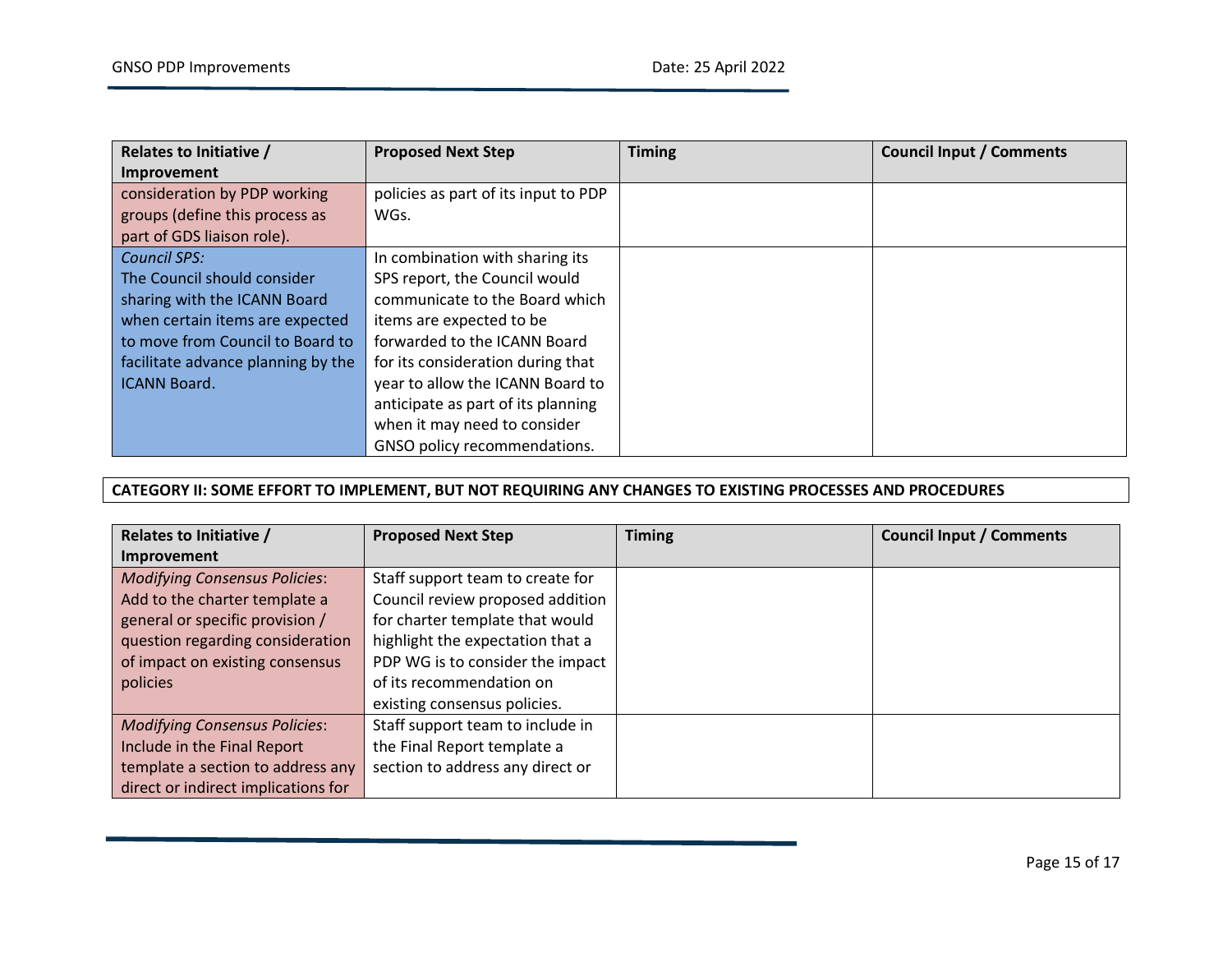| existing policies, to support full | indirect implications for existing |  |
|------------------------------------|------------------------------------|--|
| consideration by the PDP working   | policies.                          |  |
| groups and the GNSO Council.       |                                    |  |
| This may include implementation    |                                    |  |
| guidance where appropriate.        |                                    |  |
|                                    |                                    |  |

#### **CATEGORY III: HIGHER LEVEL OF EFFORT TO IMPLEMENT AND LIKELY REQUIRING CHANGES TO EXISTING PROCESSES AND PROCEDURES**

| <b>Relates to Initiative /</b>       | <b>Proposed Next Step</b>        | <b>Timing</b> | <b>Council Input / Comments</b> |
|--------------------------------------|----------------------------------|---------------|---------------------------------|
| Improvement                          |                                  |               |                                 |
| <b>Modifying Consensus Policies:</b> | Request GDS to provide an        |               |                                 |
| Update CPIF to note that as part     | indication of possible timing &  |               |                                 |
| of implementing a new policy,        | consultation of such updates to  |               |                                 |
| ICANN org and the IRT review         | the CPIF (note, last round of    |               |                                 |
| updates to other policies and        | updates were made in 2018 and    |               |                                 |
| incorporate as part of the           | involved consultation with the   |               |                                 |
| implementation plan                  | <b>GNSO Council / community)</b> |               |                                 |
|                                      |                                  |               |                                 |
|                                      |                                  |               |                                 |